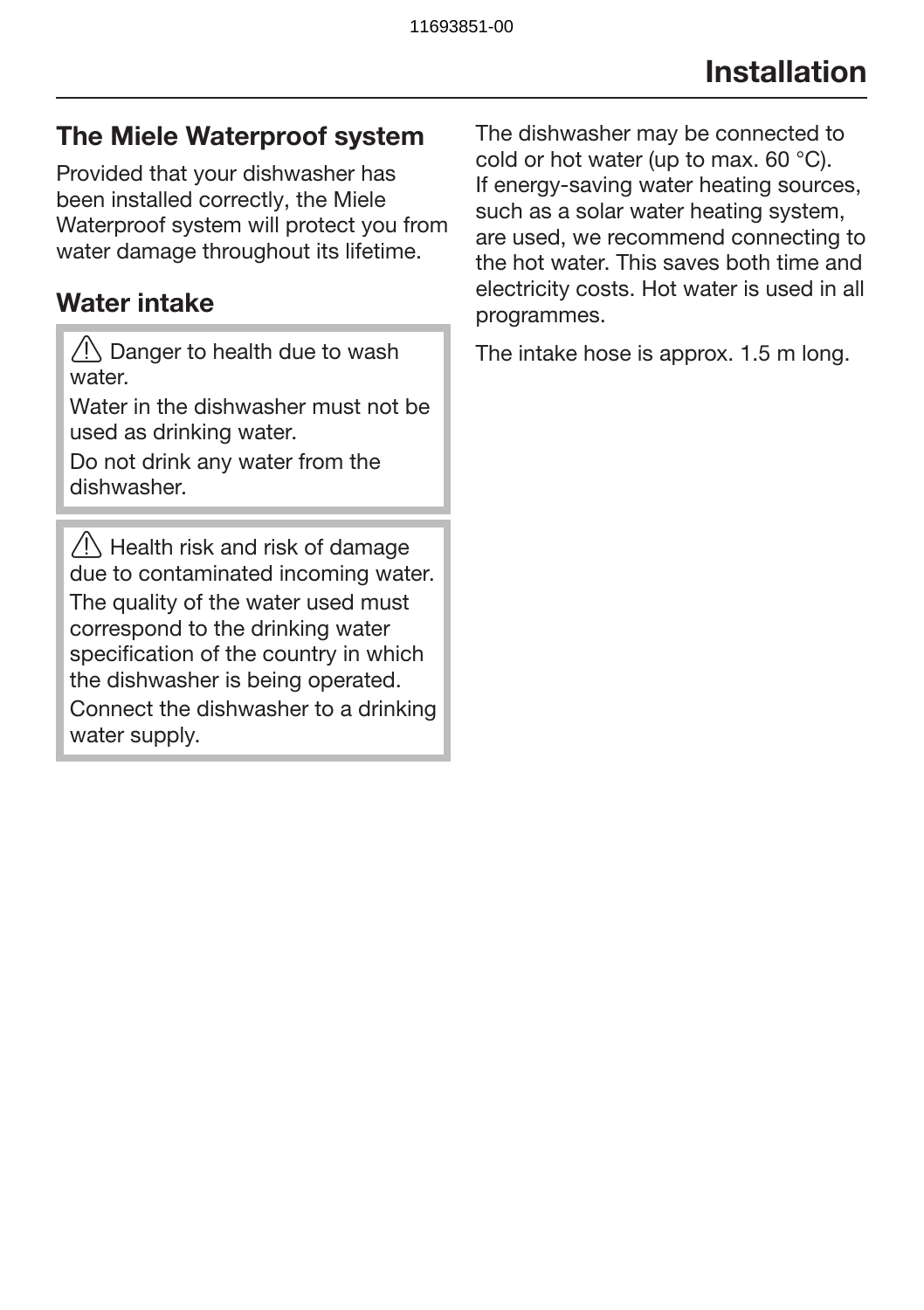# Installation

A tap with a ¾" male thread must be provided on site. If this type of tap is not available, only a qualified plumber may connect the dishwasher to the household water supply.

The dishwasher must be connected to a mains water supply in accordance with current local and national safety regulations.

The water connection pressure needs to be between 50 and 1000 kPa. If the water pressure is lower than this, the / indicator light flashes (see "Problem solving guide - Water intake fault"). If the water pressure is too high, a pressure reducing valve must be fitted.

 $\sqrt{N}$  Risk of damage from leaking water.

The threaded union is subject to water pressure. Water leaking from it can cause damage.

Turn on the tap slowly and check for leaks. Correct the position of the seal and union if necessary.

 $\sqrt{N}$  Risk of damage due to excessive pressure.

A brief increase in the water pressure can damage components of the dishwasher.

This dishwasher must only be operated when it is connected to a fully vented plumbing system.



 $\sqrt{N}$  Risk of electric shock. There are electrical components in the water inlet hose.

The inlet hose must not be shortened or damaged in any way (see illustration).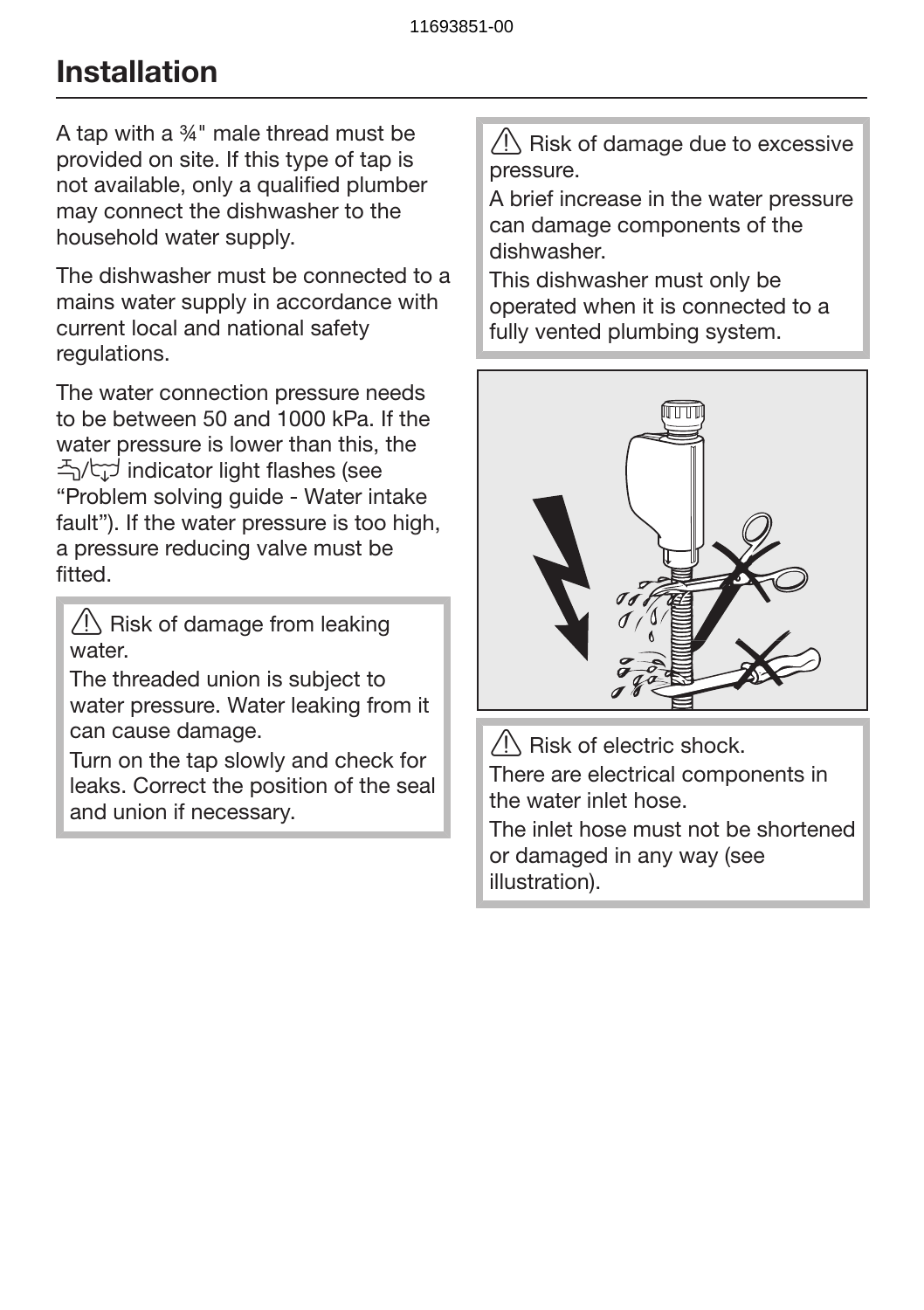## **Drainage**

The appliance drainage system is fitted with a non-return valve, which prevents dirty water from flowing back into the dishwasher via the drain hose.

The dishwasher is supplied with approx. 1.5 m of flexible drain hose with an internal diameter of 22 mm.

The hose can be extended using a connection piece to attach a further length of hose. The drainage length must not be longer than 4 m and the delivery head no higher than 1 m.

If the hose is to be directly connected to the drainage outlet on site, use the supplied hose clip (see the installation plan).

The hose can be directed to the left or the right of the appliance.

The on-site connector for the drain hose can be adapted to different hose diameters. If the connector extends too far into the drain hose, it must be shortened. Otherwise, the drain hose can become clogged.

The drain hose must not be shortened.

Lay the drain hose so that it does not kink and is not being subjected to pressure or being tugged.

 $\sqrt{N}$  Risk of damage from leaking water

Overflowing water can cause damage.

After using the appliance for the first time, make sure that the water drain does not leak.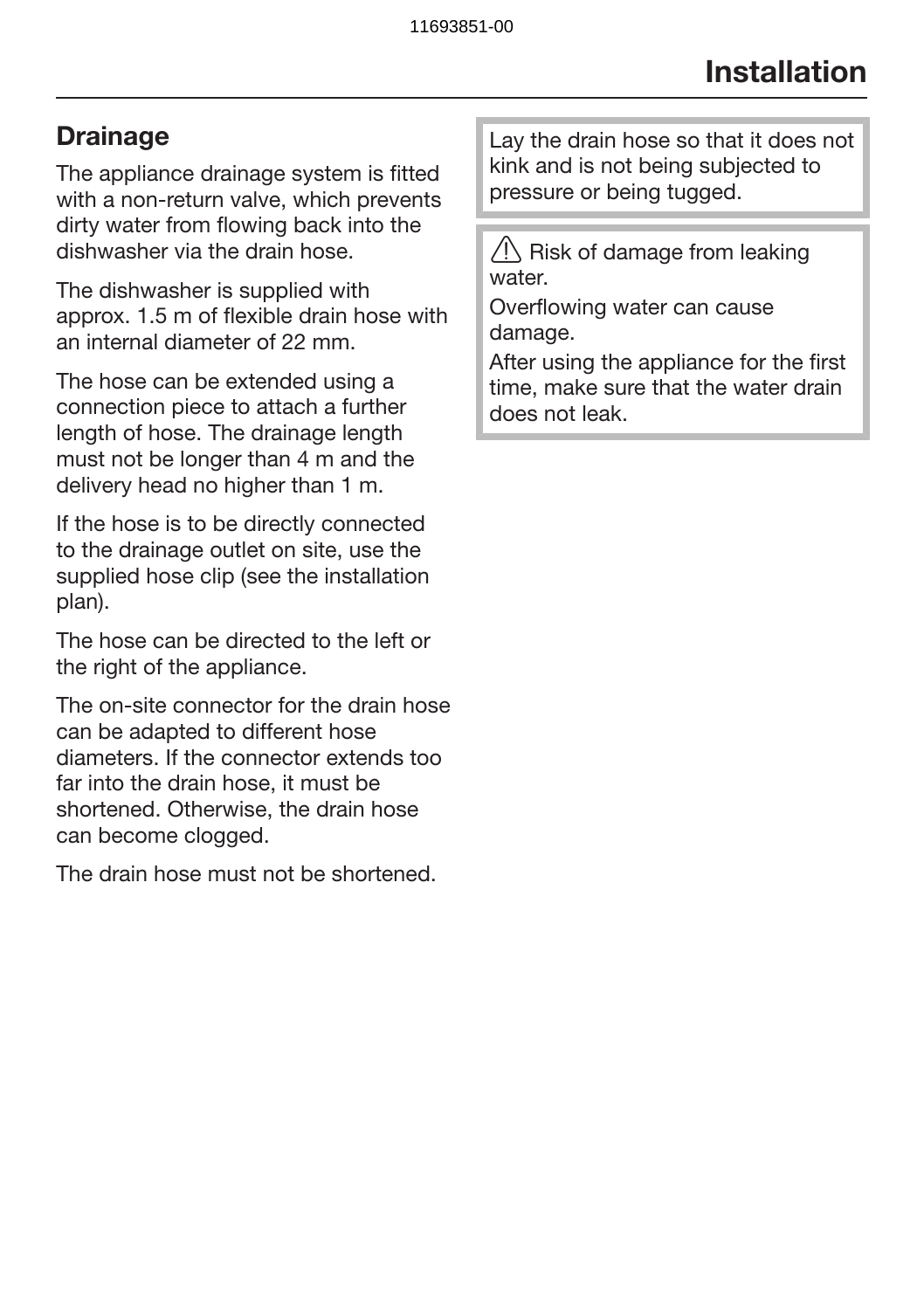# Installation

#### Venting the water drainage

If the on-site drainage connection is situated lower than the quide for the rollers of the lower basket in the door, the drainage system must be vented. Otherwise, a siphoning effect during a programme can cause the appliance to empty itself of water.

Open the dishwasher door fully.



- Remove the lower basket.
- $\blacksquare$  Insert a screwdriver into the middle opening of the vent valve in the left wash cabinet wall  $(1)$ .
- **Press the screwdriver further into the** opening and push it through the membrane  $(2)$  behind.

The vent opening for the water drain is now open.